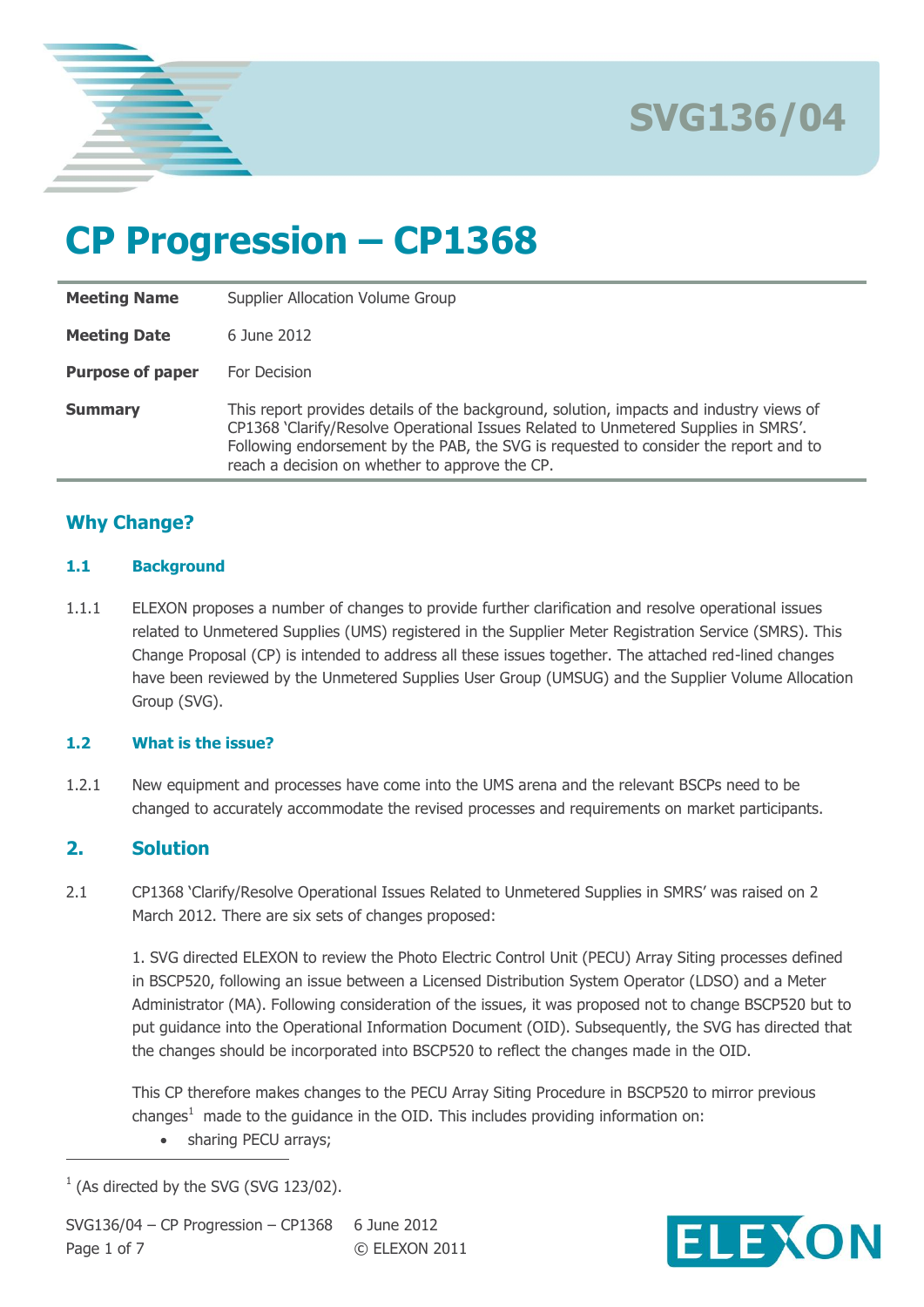



appropriate research to inform the siting of PECU arrays.

The CP also introduces a mirror requirement in BSCP537 Appendix 1: Self Assessment Document (the SAD).

2. BSCP520 sections 3.1.8, 3.3.1.5 and 3.3.1.11 currently require Unmetered Supplies Operators (UMSOs) to send the P0068 EM Technical Details to Suppliers. Suppliers have indicated they have no interest in receiving this data, and therefore the UMSOs are no longer sending it to them. Consequently this is causing audit issues for UMSOs. This CP therefore removes the requirement from BSCP520.

3. Before changes were made to the validation rules that apply when registering UMSOs and MAs in SMRS (via CP1267<sup>2</sup>), where an MA did not have the same ID as the Meter Operator Agent (MOA), the MA was not recognised as a valid entry in the MOA field. This was rectified by the implementation of CP1267. However, in order to ensure that the Supplier properly populates this information in the SMRS, this CP requires Suppliers to send the D205 flow (Supplier initiated update of registration details) to the SMRS upon a change of MA.

4.  $CP1341<sup>3</sup>$  was raised to ensure that BSC Settlement arrangements would not prevent UMS customers achieving energy savings by using multi-level static dimming devices. In order for UMS customers to use multi-level static dimming devices CP1341 requires customers to undertake a number of steps. One such step is for the customer to provide the Charge Codes and Switch Regime information to the UMSO in its detailed inventory. The UMSO is then required to validate the UMS customer's inventory against ELEXON's website table of valid product/Charge Code/ballast/Switch Regime combinations, before making the appropriate Estimated Annual Consumption (EAC) calculation.

However, BSCP520 section 1.2.1 (q) only makes reference to the UMSO validating against the OID and 'associated' spreadsheets. Although the term 'associated' spreadsheets includes the Valid Dimming Combination spreadsheet, the UMSUG believes that the wording should be specific. This CP therefore amends the wording to explicitly state that UMSOs should validate static dimming devices against the Valid Dimming Combination spreadsheet.

5. BSCP520 currently specifies that the Equivalent Meter (EM) software should have the ability to produce and validate UMS data from the EM database for each Metering System Identifier (MSID) for each Settlement Day. MAs should also recalculate UMS data (from time to time as more accurate data becomes available) - for each MSID for each Settlement Day. CP1368 therefore mandates that this will occur. This requirement will also be mirrored in the SAD.

 $\overline{a}$ 



<sup>2</sup> Registration of UMSOs and MAs in SMRS

<sup>&</sup>lt;sup>3</sup> Unmetered Supplies: Accommodating Multi-Level Static Dimming Devices in Half-Hourly and Non-Half Hourly **Settlement**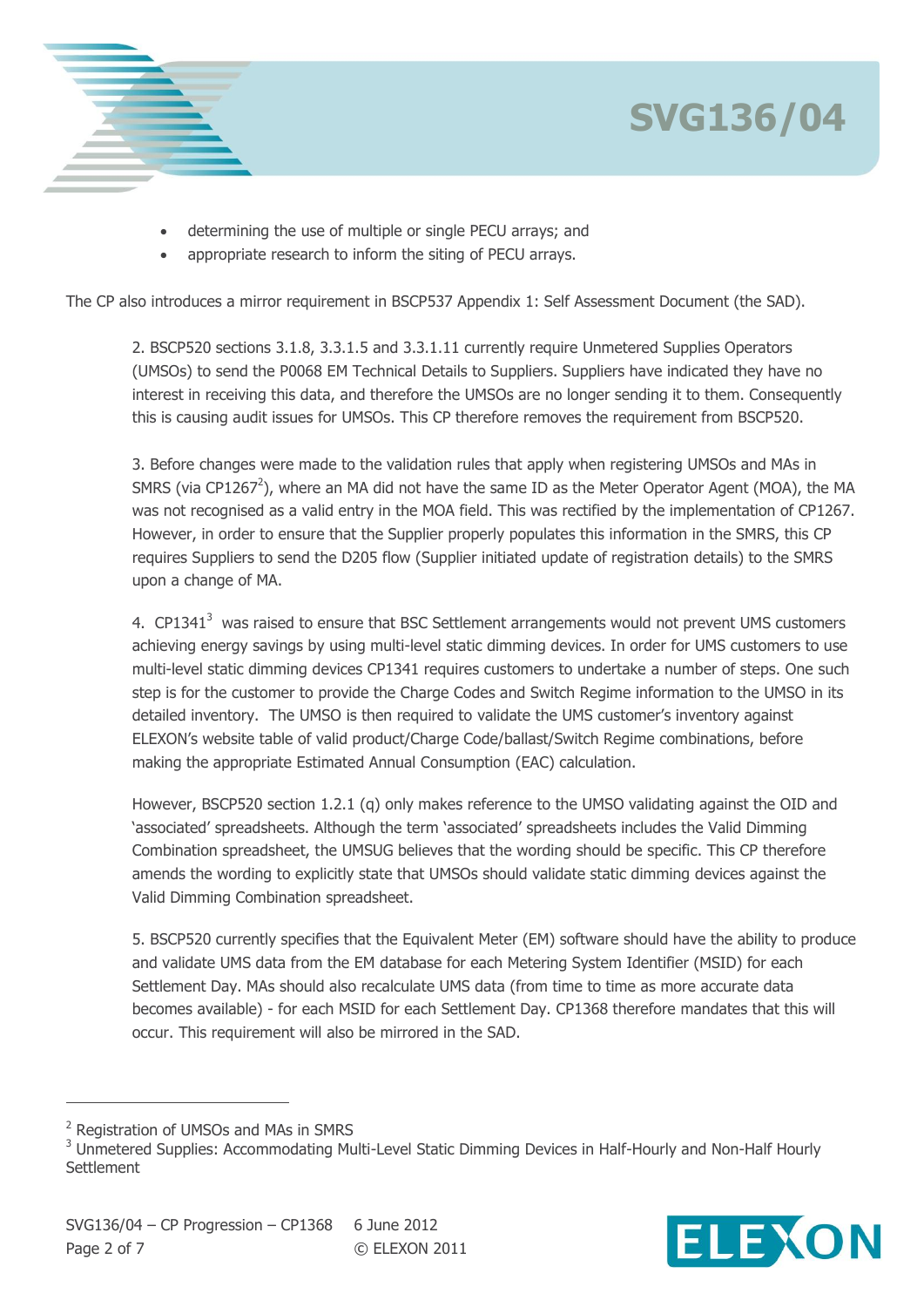6. 'Managing Unmetered Energy Street Lighting Inventories' (MUESLI) is a document endorsed by the ADEPT Lighting Group, ELEXON, the Energy Networks Association, the Institute of Lighting Professionals, the UK Lighting Board and the Local Government Technical Advisers Group as representing good practice in establishing, maintaining and auditing inventories for unmetered street lighting supplies. This CP aligns BSCP520 and the SAD with this document, and will allow the UMSO to review and adjust the customers' EACs following the results of an LDSO inventory audit.

### **3. Industry Views**

- 3.1 CP1368 was issued for participant Impact Assessment via CPC00709. We received seven responses of which all agreed with the change.
- 3.2 The breakdown of responses is shown in the following table and the full collated participant responses to CP1368 are available on the ELEXON website here (hyperlink to the published CPC responses).

| <b>Respondent Role</b>                                                              | <b>Respondent Support</b> |           |                |
|-------------------------------------------------------------------------------------|---------------------------|-----------|----------------|
|                                                                                     | <b>Yes</b>                | <b>No</b> | <b>Neutral</b> |
| <b>LDSOs</b>                                                                        | 3                         | 0         | 0              |
| DC/DA/MOA                                                                           |                           | 0         | 0              |
| <b>Suppliers</b>                                                                    |                           | 0         | 0              |
| Mixed (i.e. two or more of Supplier, Generator, Trader, Party agent or Distributor) | 2                         | 0         | 0              |
| <b>Total</b>                                                                        |                           | 0         | 0              |

3.3 Respondents that commented on the change agreed that the CP better reflects current practice. However one respondent expressed concern about the lack of details around the adjustment of EACs and summary inventories to reflect audit results. The respondent believes the principle is sound but that greater clarity is required around the adjustment. ELEXON notes the respondent's concern and has explained that details of how the summary inventory will be used to calculate the EACs and how the correction factor will be applied to the summary inventory were deliberately not prescribed to allow UMSOs to agree how best to make the adjustment themselves (without being constrained by a mandated process). ELEXON suggested to the respondent that the best way to progress their concerns at this stage would be to seek guidance form the UMSUG. The respondent agreed with this approach.

### **3.4 Comments on the Proposed Redlining**

| <b>Redline Comments</b> |                                           |                                                                                                                                                                                           |                                                                                                           |
|-------------------------|-------------------------------------------|-------------------------------------------------------------------------------------------------------------------------------------------------------------------------------------------|-----------------------------------------------------------------------------------------------------------|
| <b>Organisation</b>     | <b>Doc Name</b><br>and<br><b>Location</b> | <b>Comment</b>                                                                                                                                                                            | <b>ELEXON recommendation</b>                                                                              |
| ScottishPower           | <b>BSCP520</b><br>1.2.1(q)                | We recognise that the Valid Dimming Combination<br>spreadsheet is still in development phase and is<br>required to be in place by the proposed<br>implementation date of 1 November 2012. | The respondent has been<br>informed that the Valid<br>Dimming Combination<br>Spreadsheet is published and |

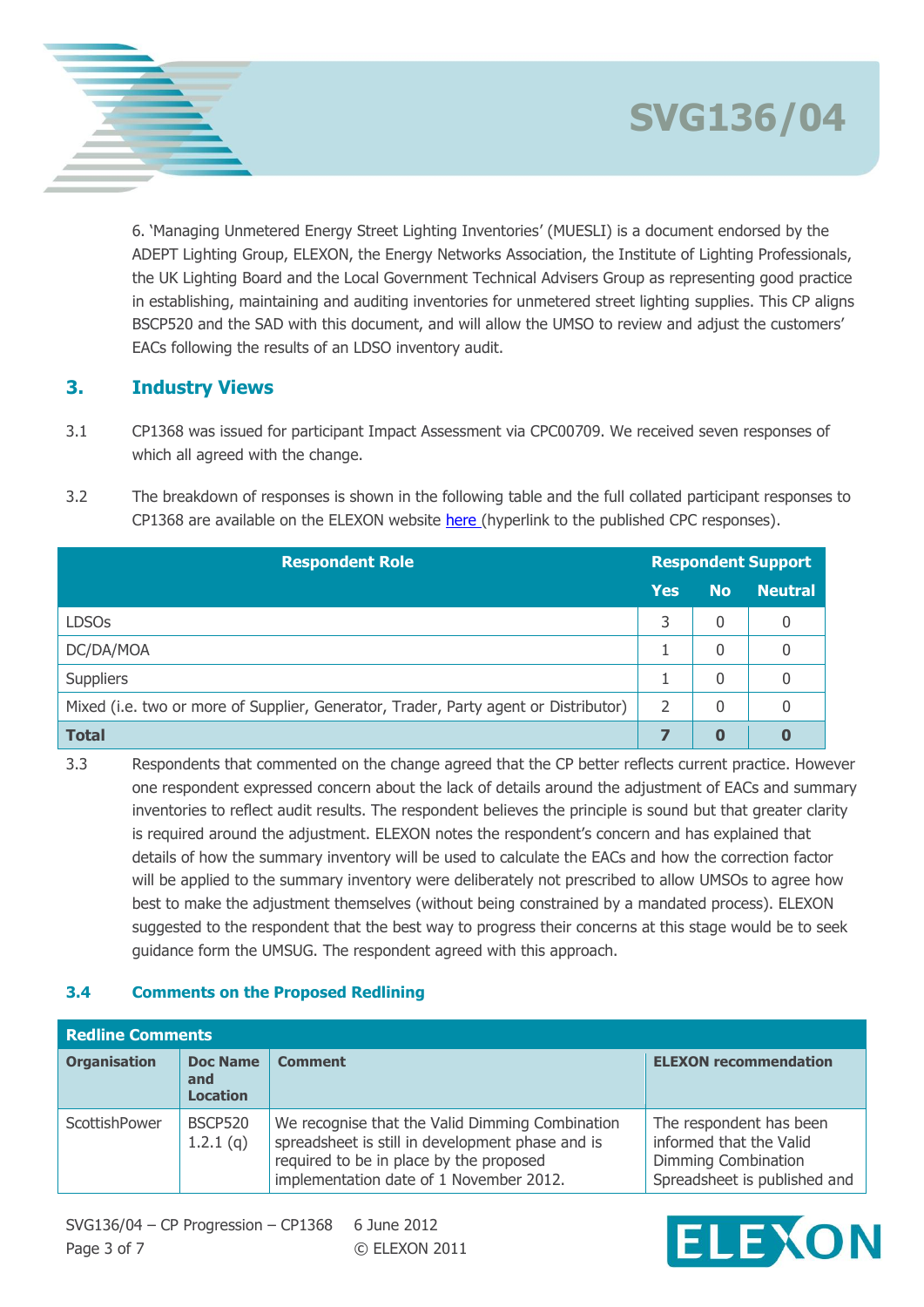|                              |                       |                                                                                                                                                                                                                                                                                                                                          | in use. The respondent<br>accepted this.                                                                                                                                           |
|------------------------------|-----------------------|------------------------------------------------------------------------------------------------------------------------------------------------------------------------------------------------------------------------------------------------------------------------------------------------------------------------------------------|------------------------------------------------------------------------------------------------------------------------------------------------------------------------------------|
| ScottishPower                | 3.1.1                 | As above.                                                                                                                                                                                                                                                                                                                                | As above.                                                                                                                                                                          |
| ScottishPower                | 3.4.3                 | ScottishPower will be required to implement a new<br>internal control process to monitor this change.                                                                                                                                                                                                                                    | The respondent was<br>contacted and said that this<br>comment was just to inform<br>us that they will need to do<br>this.                                                          |
| ScottishPower                | 4.5.1.1               | Within the PECU Array Variations it suggests that if<br>there is a variation in the number of PECU arrays<br>proposed by the MA, (previously Supplier), how will<br>the MA notify multiple suppliers, or as if suggested<br>Sharing PECU Arrays, what if the MA is not the lead<br>MA, who has the responsibility for advising all MA's. | The respondent was<br>contacted and informed that<br>the MA is not required to<br>notify the Supplier. The<br>respondent accepted this.                                            |
| Power Data<br>Associates Ltd | 3.3.1.5               | The agreed geographical location will always be<br>required irrespective of whether the EM is passive or<br>dynamic. In a dynamic EM it is used to calculate<br>switching times for time switches or for default<br>arrangements in the event of PECU array failure.<br>Suggest deletion of "in the event of Passive HH<br>Trading."     | Agreed and amended.                                                                                                                                                                |
| Power Data<br>Associates Ltd | 3.4.1                 | Although not part of the change, suggest alignment<br>of the flows against the two parties could be<br>improved.                                                                                                                                                                                                                         | Agreed and amended.                                                                                                                                                                |
| Power Data<br>Associates Ltd | 3.14.4                | Suggest action should read "Send corrected data<br>calculated in accordance with 3.9.1.1"                                                                                                                                                                                                                                                | Agreed and amended.                                                                                                                                                                |
| Power Data<br>Associates Ltd | 4.1, 4.2<br>and $4.3$ | These do not read well, and are misleading, until<br>you realise the reference to Charge codes and<br>Switch Regimes is a hyperlink. The hyperlink should<br>be entitled "Charge Codes and Switch Regimes page<br>of the BSC website".                                                                                                   | Agreed and amended.                                                                                                                                                                |
| Power Data<br>Associates Ltd | 4.4.4                 | The hyperlink to the ILP website does not work.<br>They have recently re-launched their website and<br>the new link is<br>"https://www.theilp.org.uk/documents/unmetered-<br>electricity/"                                                                                                                                               | Agreed and amended.                                                                                                                                                                |
| Power Data<br>Associates Ltd | 4.4.4                 | The following alternative texts are supplied as per<br>our response to Question 6 above.<br>The our preferred approach ensures that the<br>additional 'uplift' consumption is clearly visible to all<br>parties and that the appropriate correction factor is                                                                            | While we appreciate the<br>concerns of the respondent<br>we feel that the appropriate<br>forum for discussing these<br>issues further is the UMSUG.<br>The respondent has accepted |

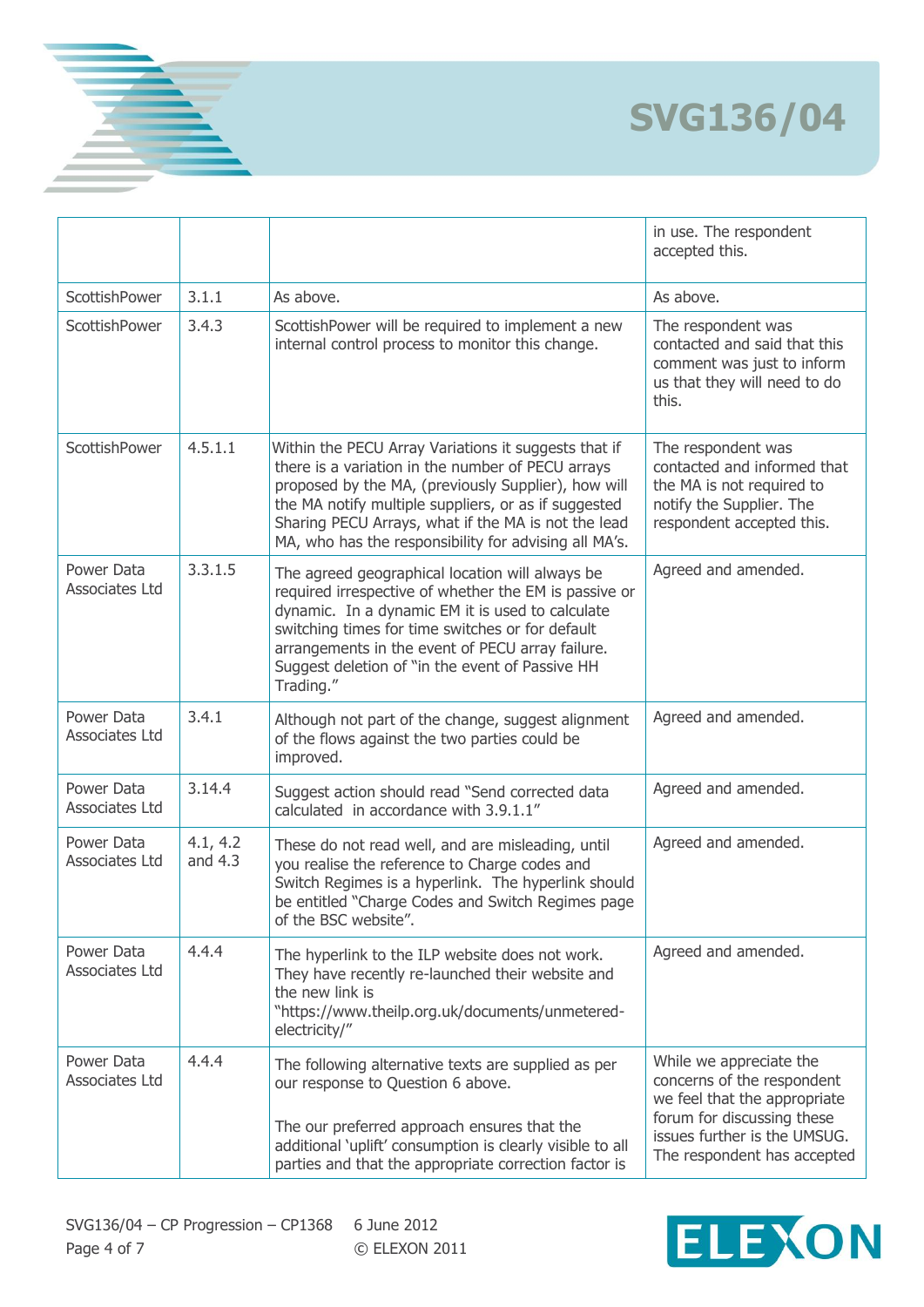|  | applied to Half Hourly and Non Half Hourly<br>inventories.                                                                                                                                                                                                                                                                                                                       | this. |
|--|----------------------------------------------------------------------------------------------------------------------------------------------------------------------------------------------------------------------------------------------------------------------------------------------------------------------------------------------------------------------------------|-------|
|  | The preferred approach involves an additional<br>section in the OID and creation of a single<br>'consumption adjustment' charge code rated at<br>1,000 circuit watts for use in consumption<br>adjustments.                                                                                                                                                                      |       |
|  | Preferred Approach                                                                                                                                                                                                                                                                                                                                                               |       |
|  | 4.4.4 Consumption Adjustments following LDSO<br><b>Inventory Audits</b>                                                                                                                                                                                                                                                                                                          |       |
|  | Where an audit of a customer's inventory has been<br>undertaken by the LDSO in accordance with the<br>best practice document: Managing Unmetered<br>Energy Street Lighting Inventories (MUESLI)<br>published on the Institute of Lighting Professionals<br>website:                                                                                                              |       |
|  | <b>ILP Website</b>                                                                                                                                                                                                                                                                                                                                                               |       |
|  | then the UMSO will prepare a revised inventory by<br>applying any correction factor calculated in<br>accordance with, and as defined, in the above best<br>practice document.                                                                                                                                                                                                    |       |
|  | The Operational Information Document details the<br>methodology for applying a correction factor to the<br>existing inventory to produce a revised inventory as<br>required by this paragraph.                                                                                                                                                                                   |       |
|  | The Customer will be deemed to have agreed that<br>the revised inventory of Apparatus relative to that<br>particular Unmetered Supply is that agreed between<br>the LDSO on whose Distribution System or<br>Associated Distribution System the Unmetered<br>Supply takes place and the Customer taking such<br>supply as defined in paragraph 8.2.4 of Section S8<br>of the BSC. |       |
|  | Paragraph for OID                                                                                                                                                                                                                                                                                                                                                                |       |
|  | Where it has been agreed that a revised inventory<br>will be prepared in accordance with Section 4.4.4 of<br>BSCP520, the UMSO shall calculate the load in watts<br>per switch regime listed in the existing summary<br>inventory.                                                                                                                                               |       |
|  |                                                                                                                                                                                                                                                                                                                                                                                  |       |

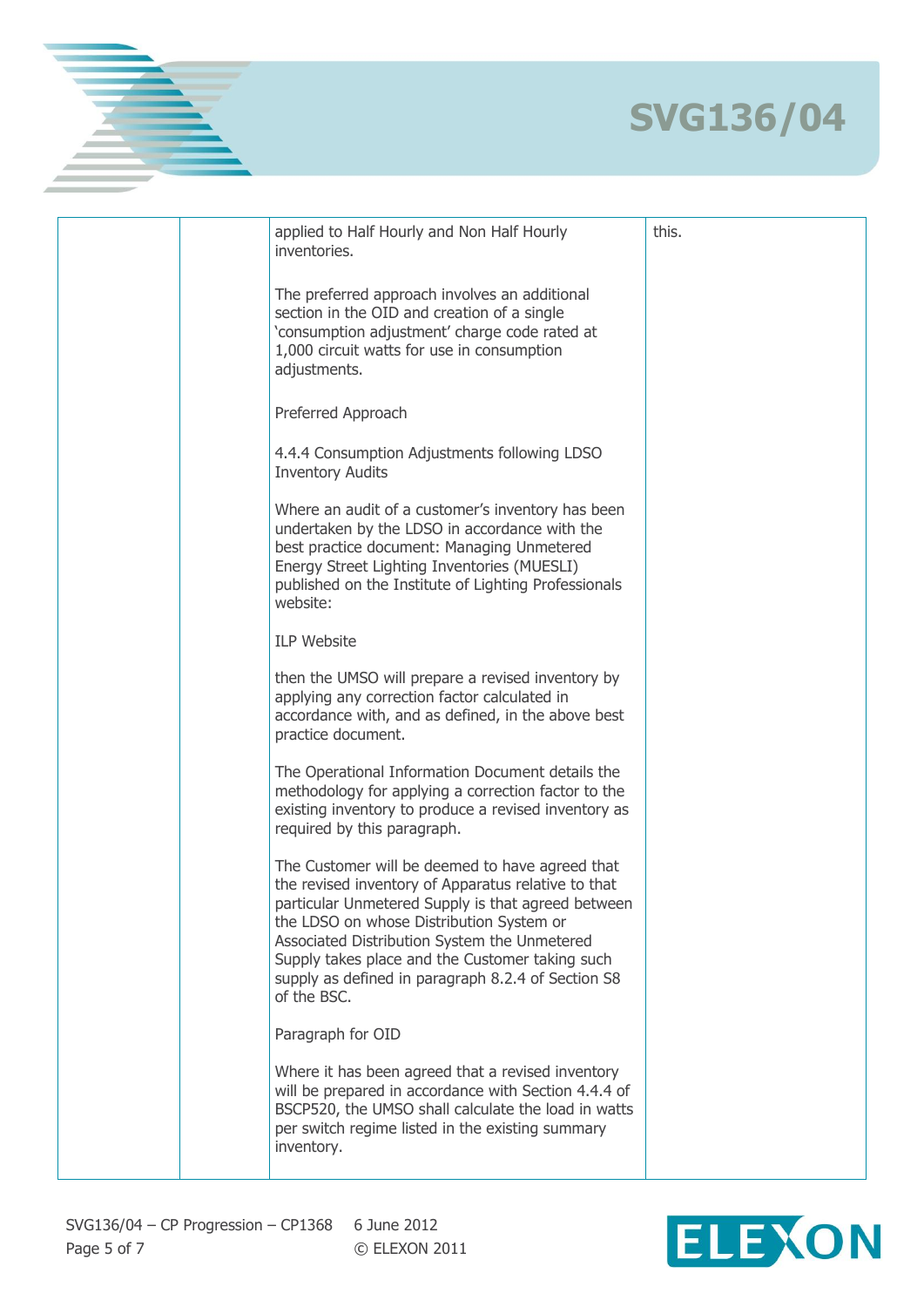|                              |         | To determine the above load, the circuit watts for all<br>charge codes with the same switch regime will be<br>multiplied by the number of items for each charge<br>code and totalled. The total load per switch regime<br>will be multiplied by the correction factor to derive<br>the new total load for that switch regime. The<br>difference between the two will be the audit<br>adjustment.<br>An entry per switch regime in the original inventory<br>will then be added to the summary inventory using                                                                   |                     |
|------------------------------|---------|---------------------------------------------------------------------------------------------------------------------------------------------------------------------------------------------------------------------------------------------------------------------------------------------------------------------------------------------------------------------------------------------------------------------------------------------------------------------------------------------------------------------------------------------------------------------------------|---------------------|
|                              |         | the 1,000 watt consumption adjustment charge<br>code to represent the increased load (audit<br>adjustment) per switch regime. This additional load<br>when used within the equivalent meter, or the EAC<br>calculation, will result in the increased consumption<br>determined by the audit.                                                                                                                                                                                                                                                                                    |                     |
|                              |         | In the following simple example if an inventory only<br>contained 2,000 items with a circuit rating of 80W<br>and 5,000 items with circuit rating of 50W against<br>switch regime 821, the total load in watts for switch<br>regime 821 would be $((2,000 \times 80) + (5000 \times 50))$<br>410,000 watts. Applying a correction factor of 1.12<br>increases the load to 459,200 watts. An entry of 49<br>items, using the switch regime 821 & the<br>consumption 'uplift' charge code (of 1000 watts),<br>will be added to the inventory to produce the<br>revised inventory. |                     |
|                              |         | This approach is to be used for both Half Hourly and<br>Non Half Hourly inventories. A uniform approach<br>prevents issues with customers switching from one<br>method of trading to the other.                                                                                                                                                                                                                                                                                                                                                                                 |                     |
| Power Data<br>Associates Ltd | 3.2.3   | In order to respond to customer queries it should be<br>visible to a MA that a revised summary inventory<br>has been prepared in accordance with 4.4.4.<br>In the action column of 3.2.3 we suggest the<br>inclusion of the following.<br>"Where the revised summary Inventory details have<br>been prepared in accordance with 4.4.4, the UMSO<br>shall provide details of the correction factor used in<br>its preparation"                                                                                                                                                   | As above.           |
| Power Data<br>Associates Ltd | 4.5.1.1 | In the first sentence of the paragraph headed<br>Research, replace "inform" with "determine".                                                                                                                                                                                                                                                                                                                                                                                                                                                                                   | Agreed and amended. |